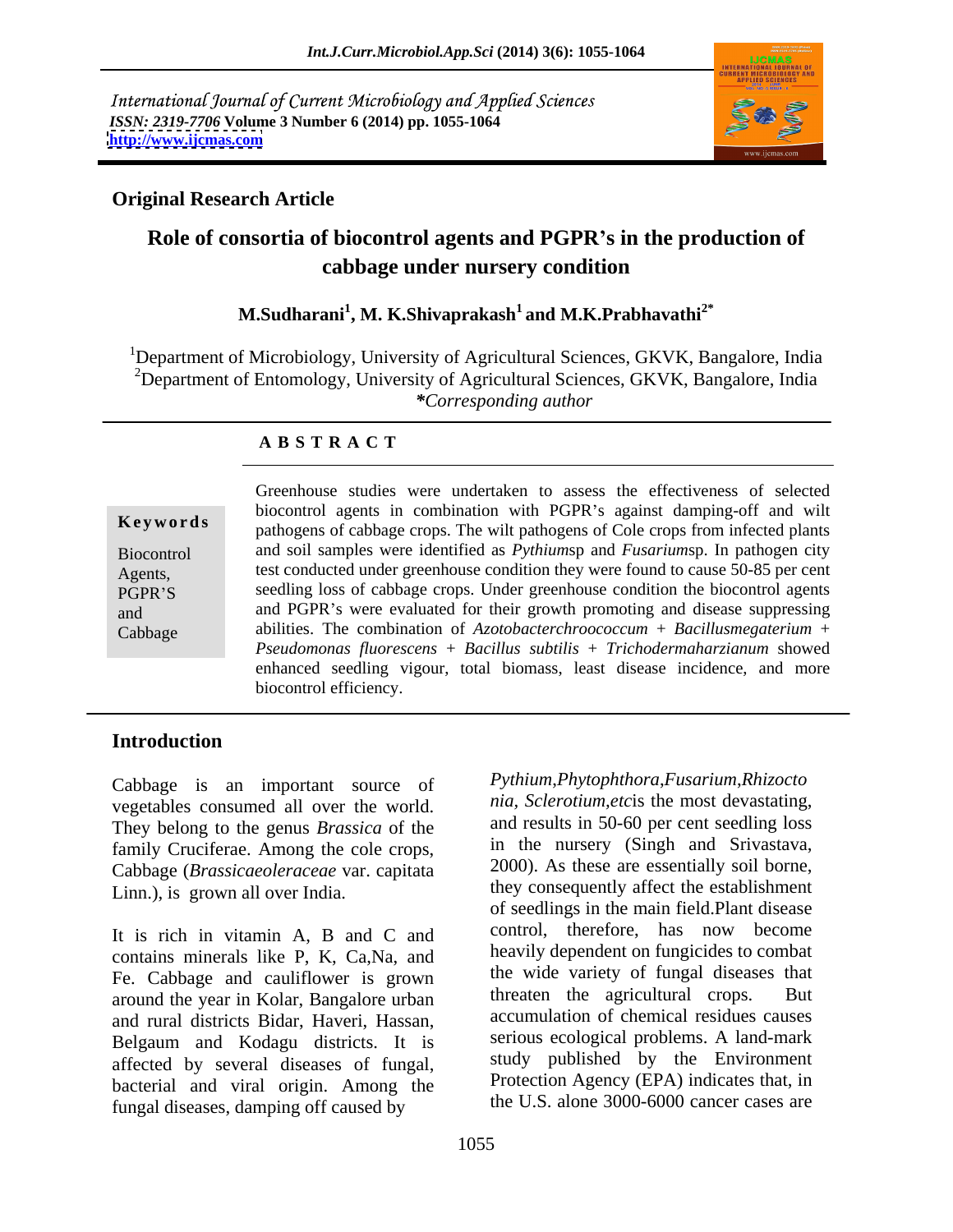The increased concern for environmental management practices including the awareness of chemical hazards has evoked efficiency of the biological control agents a worldwide interest in microbial control may vary. Thus it needs a thorough of pathogens. In this context, many investigation.It is raised in nurseries microorganisms like *Azotobactoersp*, before transplanting to the main field, the *Bacillussp*, *and Pseudomonassp*, management of disease and nutrient needs *Tricoderma*sp have been exploited as of the crop in nursery stage plays an biocontrol agents for the management of important role in maintaining the health soil borne pathogens and a number of and vigor of the seedlings which in turn them have been registered and are affects the quality of the final product commercially available for use against pathogens (Baker, 1987; Bennett, 1997; Tewwari and Mukhopadhyay, 2001). The **Materials and Methods** microbial consortium is a "group of species of microorganisms that act **Isolation of pathogen** together as a community". In a consortium, the organisms work together in a complex and synergistic way. A new approach in sustainable production The commercial nurseries around Kolar systems is PGPR's microorganisms to minimize the use of mineral fertilizers and recording the different diseases prevailing maximize plant growth. The positive effect of a single microbial species on plant growth in low-fertility soils was studies. The infected seedlings were improved by the application of mixtures of collected in butter paper bag and later kept

Microbial consortia are much more efficient than single strains of organisms with diverse metabolic capabilities. Many of these biocontrol agents and PGPR's are Infected plant part was washed in running known to produce amino acids, vitamins tap water and cut into small bits (2-3 mm). and growth promoting substances like These bits were surface sterilized with IAA, GA and cytokinins which help in Sodium hypochlorite (20 %) solution for better growth of crop plants (Ponmurugan 60 sec subsequently they were washed in and Gopi, 2006).Traditionally seedlings are raised in soil beds. However in recent sodium hypochlorite. The bits were picked years, seedlings are raised in the seedling up and placed using a sterilized needle and trays with the help of coir pith compost as forceps in the centre of the petriplates a substrate. Farmers either raise seedlings containing carrot extract agar (Appendix)

induced annually by pesticide residues on seedlings from the commercial nurseries foods and another 50-100 by exposure to where the seedlings of different crops are pesticides during application (Anon, raised. The environment in the commercial 2002). nurseries is entirely different from the natural condition therefore the disease management practices including before transplanting to the main field, the management of disease and nutrient needs (Shiau*etal*., 1999).

### **Materials and Methods**

### **Isolation of pathogen**

### **Collection of diseased specimens**

different microbial inocula. in polythene bags and brought to the and Bangalore were regularly visited for in the commercial nurseries. Such diseased specimens were collected for further laboratory.

#### **Isolation of pathogens**

on their own or they purchase the and potato dextrose agar in separate plates. sterile distilled water to remove traces of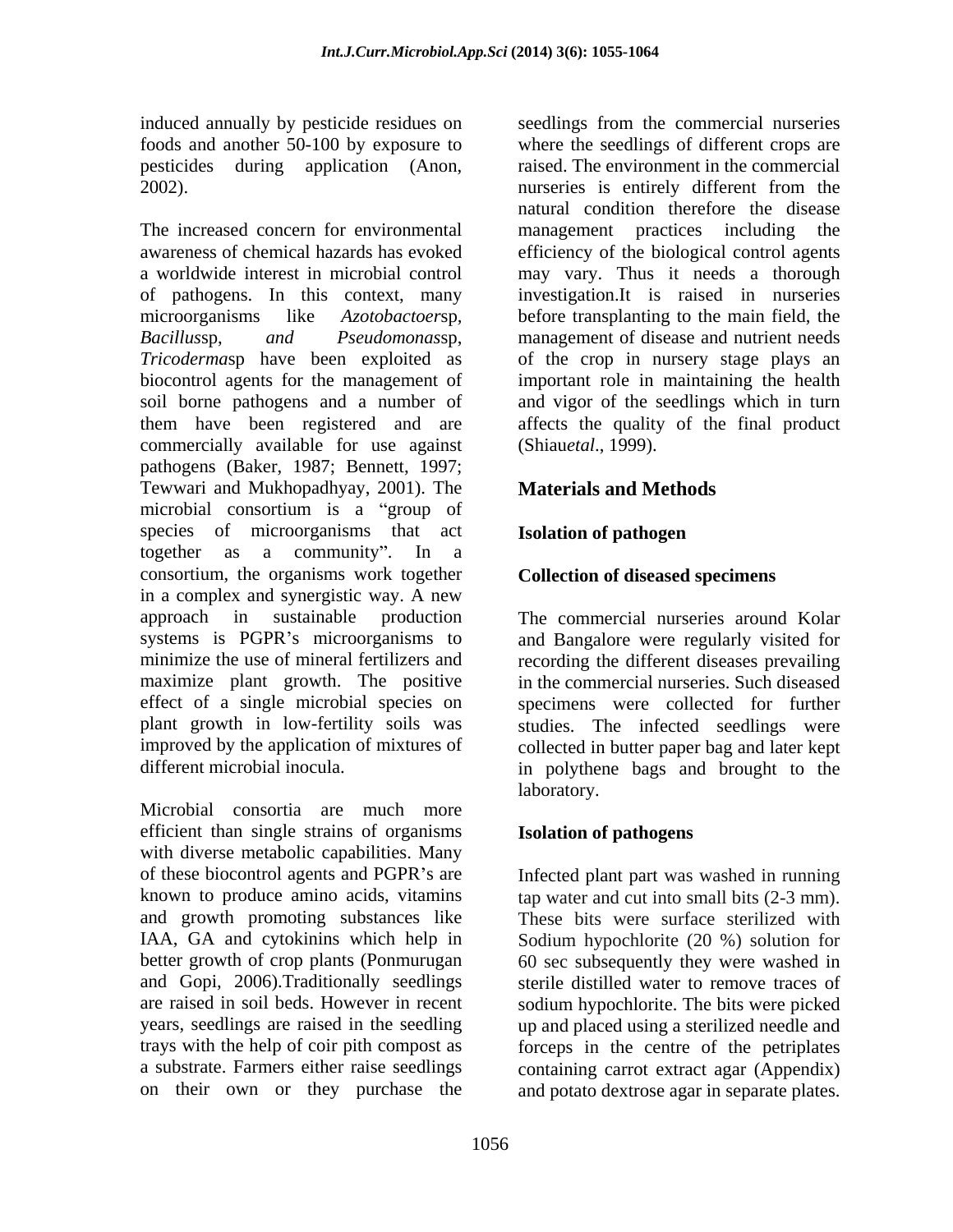observed at regular intervals for the development of the fungal colonies. Loopful of fungal culture from the inoculated plate was picked and observed under microscope and pure culture was **Identification and characterization of** made on PDA. **the fungal isolates** 

slants and allowed to grow at  $24 \pm 10^{\circ}$ C obtained was stored in refrigerator at 4ºC

#### **Evaluation of Pathogenicity**

Pathogenicity tests were carried out to **biocontrol agents and PGPR's** evaluate the ability of fungal isolates to produce typical symptoms of damping off The biocontrol agents collected from under artificial condition on cabbage in National Bureau of Agriculturally seedling crates.Pathogenicity of different Important Insects (NBAII), Bangalore fungi was carried out in glass house using were as follows: a sterilized soil on cabbage and cauliflower respectively. The soil was 1. Bacterial biocontrol agents: *Bacillus*  autoclaved two times at three days interval at 15 psi for 60 minutes in autoclavable was supplemented with 15 agar discs (1cm) of the pathogen cut with a sterile cork borer (Lim and See, 1982). The soil *Azotobacter chroococcum and Bacillus* was incubated for seven days before the *megaterium* collected from Department of seeds were sown. The soil was filled into seedling crates and healthy seeds were selected and treated with 1 % sodium hypo **Glasshouse evaluations** chloride solution for two minutes, subsequently they were washed in sterile A seedling tray experiment was conducted distilled water to remove traces of sodium to evaluate the antagonistic and growth hypo chloride and fifty seeds were sown in each crate approximately at a depth of 1.5 cm, totally three replicates were condition in the Department of maintained along with three uninoculated crates as control in each crop. Each pot

The inoculated plates were incubated in was observed for seed germination and incubator at  $24 \pm 1$  C and plates were survival of seedlings upto 30 days. The pathogens were reisolated from infected seedlings and soil and compared with the original pathogens inoculated.

# **the fungal isolates**

**Maintenance of the culture** The isolates that were showing high The pathogen was sub cultured on PDA city test were selected and were identified  ${}^{0}C$  based on the growth pattern and the temperature for 10 days. The culture so morphological characteristics on PDA and were sub cultured periodically once in conidiophores under light microscope a month. (Singh and Srivastava, 1953; Nethravathi, incidence of disease from the pathogen plates and the structure of the  $2001a$ .

#### **Collection and maintenance of biocontrol agents and PGPR s**

The biocontrol agents collected from National Bureau of Agriculturally were as follows:

- *subtilis* and *Pseudomonas fluorescens,*
- polybags. The autoclaved soil was *Trichodermaviride*, *T. virens* and *T.*  moistened to 60 % with sterile water and harzianum. 2. Fungal biocontrol agents: *harzianum*.

The beneficial microorganisms: *Azotobacter chroococcum and Bacillus* Agricultural Microbiology.

#### **Glasshouse evaluations**

promotion effect of the microbial consortia enriched substrate under greenhouse condition in the Department of Agricultural microbiology.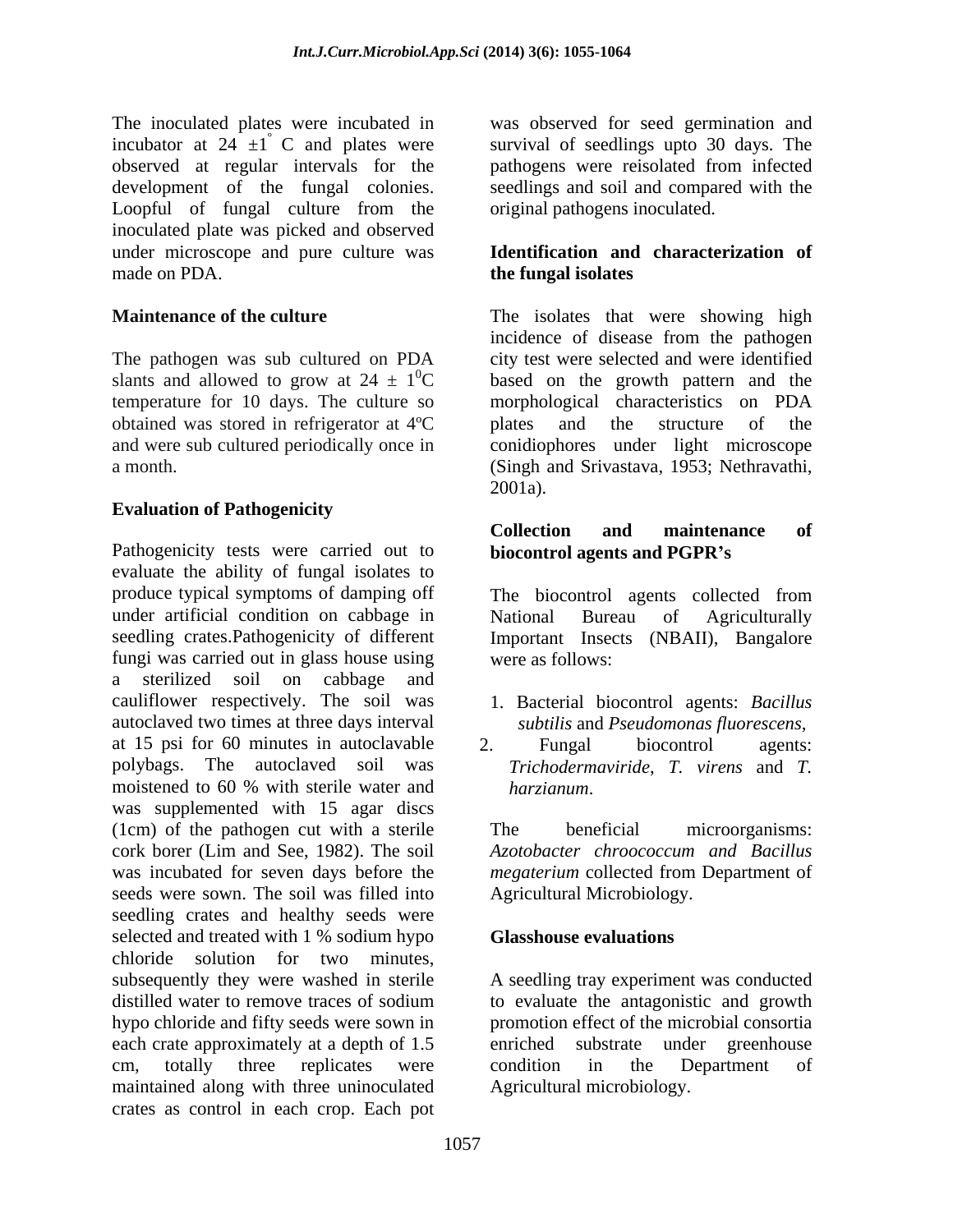Pathogens were first grown on PDA plates. A mixture of 940 gram sand and was formed plate (Plate 2d), then the 60 gram crushed sorghum (sand: sorghum: biocontrol and beneficial microorganisms 94 %: 6 % w/w) were mixed by adding tap culture was thoroughly mixed and the water till the sand could form a ball. Then inoculum containing  $2 \times 10^8$  cfu /ml was the mixture was filled to autoclavable poly bags and the opening of the bag was sealed using rubber band with cotton plug **Enrichment of substrate for green house**  and autoclaved. Mycelial discs of five mm studies size were cut from the margin of actively transferred aseptically to the polybags containing sterilized sorghum and sand (%) and amended with one kilogram of 15 days. The bags were carefully shaken growth(Rini and Sulochana, 2007).

broth as a stationary culture at room temperature for eight days. After eight days. After incubation the mycelial mat consortia. was separated, macerated using

microorganisms were first grown on their

**Preparation of pathogen inoculums** incubated at  $27 \pm 1$ °C on a rotating shaker at 150 rpm for five days, then shaking was stopped and allowed till good turbidity <sup>8</sup> cfu /ml was addedthe rate of 10 ml Kg/substrate.

# **studies**

growing pathogen on the PDA plate and 6.5 kilograms of coir pith compost was mixture and were incubated at  $27 \pm 1^{\circ}$ C for pongamia cake (10 %) (Plate 3a, 3b and periodically in order to permit uniform days interval at 15 psi for 60 minutes in **Mass multiplication of Biocontrol** biocontrol agents and PGPR's *viz*., **agents and PGPR's**  $P$  *seudomonas* fluoroscens, Bacillus **Mass multiplication of** *Trichoderma Azotobacter chroochoccum*and *Bacillus harzianum* Five mm disc of the *Tricoderma harziaum* combinations, and the substrate was grown on PDA plates and was transferred manually mixed and the polybags were to sterile potato dextrose broth aseptically covered properly and were incubated for and incubated at  $27 \pm 1^{\circ}$ C potato dextrose 30 days before taking up the sowing. The mixed with 2.5 kilograms of Soilrite (25 %) and amended with one kilogram of 3c) and was autoclaved two times at three autoclavable polybags and large polythene bags. Fungal and *Pseudomonas fluoroscens, Bacillus Subtilis, Tricodermaha rzianum, megaterium,* were mixed with the substrate @ 100 ml individually and in substrate was regularly mixed for proper multiplication of the consortia.

homogenizer and the fungal mass was The mass multiplied pathogen inoculum obtained. The inoculum containing 7 x viz., *Pythiumsp* and *Fusarium* sp, was 10<sup>5</sup>cfu/ml was added at the rate of 10 added to substrate mixture @ 100 grams to ml/kg of substrate. each polybags and mixed properly. The **Mass multiplication of bacterial** mass multiplied for with pathogen study. **biocontrol agents and PGPR's** A green house studies were conducted to The bacterial biocontrol and beneficial application of *Pseudomonas fluorescens* nutrient agar plate and then aseptically seeded wet sowing rice (ADT 43) in transferred to sterile nutrient broth and randomized block design with fourteenviz., *Pythium*sp and *Fusarium* sp*,* was bags were incubated for one week and the evaluate the performance of method of (commercial formulation) under direct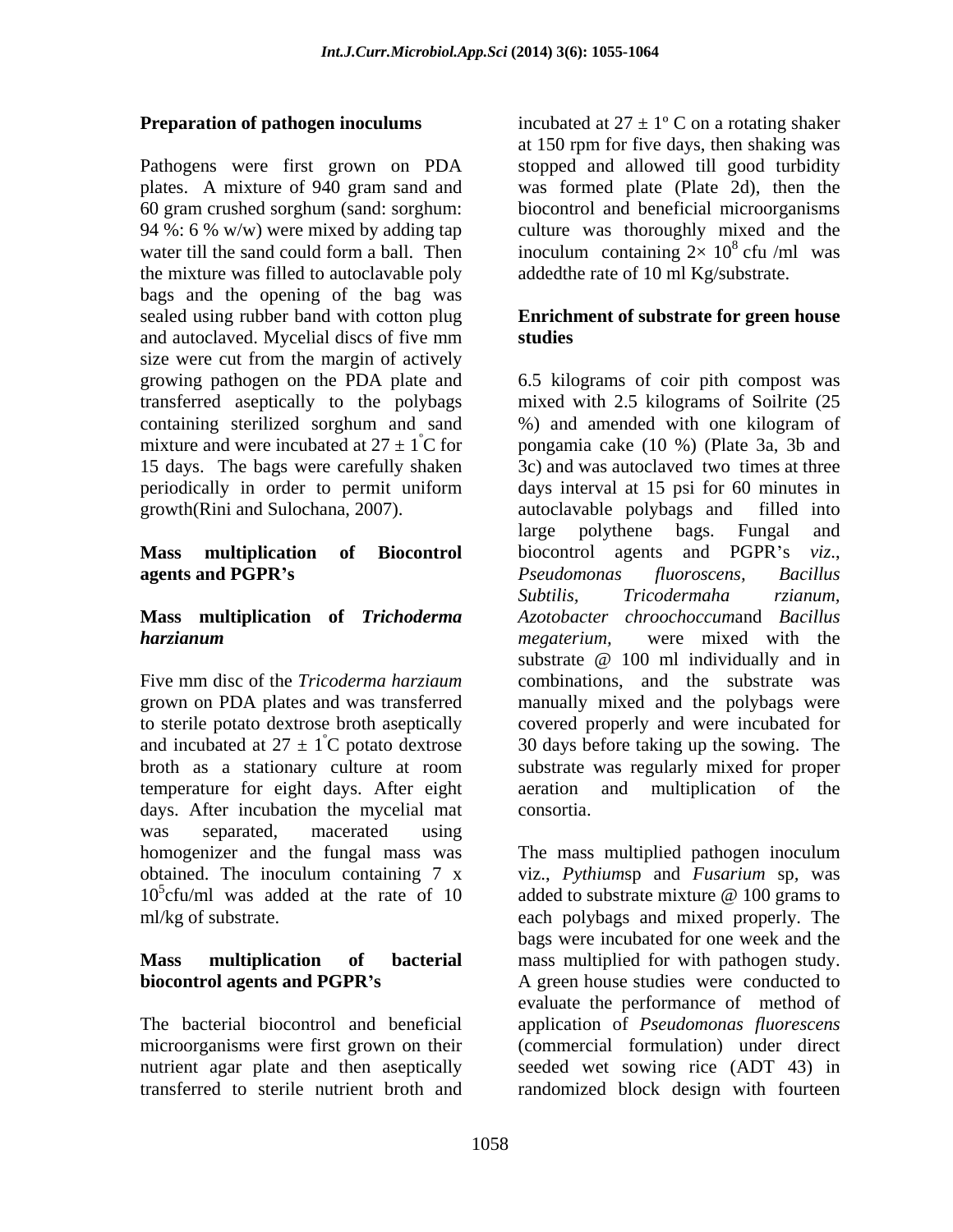treatments and three replicationsA green plant growth promoting activities under house studies were conducted to evaluate the performance of biocontrol agents and PGPR's on growth of cabbage in complete In cabbage, the results presented in Table randomized design with fourteen 1 revealed that treatment combinations treatments in T1- Pathogens +*Azotobacter*  $chroococum(Az)$ ,  $T_2$ . Pathogens + took minimum days for their fifty per cent Bacillus megaterium (Bm), T<sub>3</sub>. Pathogens germination over the pathogens inoculated + *Pseudomonas fluorescens (*Pf),T4- treatment.The results presented in Table 2 Pathogens+*Bacullus subtilis (*Bs), T5- Pathogens +*Trichoderma harzianum (*Th) , recorded heihest, Biocontrol efficiency,  $T_6$ . Pathogens + Az + Bm +Pf, $T_7$ , and least disease incidence compared to Pathogens+ Az+ Bm+Bs,T<sub>8</sub>, Pathogens+ pathogen control. In Table 3 treatment Az+ Bm+ThT<sub>9</sub>., Pathogens+ Az+ Bm+Pf<br>+Bs,T<sub>10</sub>. Pathogens+ Az+ Bm+Pf +Th,T<sub>11</sub>,  $+$ Bs,T<sub>10</sub>. Pathogens+ Az+ Bm+Pf +Th,T<sub>11</sub>, shoot length, and number of leaves over Pathogens+ Az+ Bm+ Bs +Th, T<sub>12</sub>-Az+ the pathogens inoculated treatment. In  $Bm +Pf +Bs+ Th, T_{13}$  Pathogens only, table 4 revealed that treatment  $T_{14}$ . Uninoculated checkand three combinations recorded heilest root and T14-Uninoculated checkand three combinations recordedheihest root and

#### **Statistical analysis**

The data collected in this study were subjected to completely randomized statistical analysis for greenhouse study and Randomized complete block design agents significantly reduced the disease statistical analysis for field study and incidence and also enhanced the growth of comparison between treatment means was the cabbage seedlings over the control and made using Duncan's multiple range test single inoculation treatment and also (DMRT) for drawing conclusions (Littly increased the seedling growth. The effect and Hills, 1978). The control agents and PGPR's on

The experimental results obtained from the evaluated in nurseries under green house studies on isolation of pathogen from condition (Table 1&2). damping off seedlings collected from commercial nurseries and different Several workers have reported the use of microbial biocontrol agents for their biocontol agents and PGPR's in enhancing efficacy against isolated plant pathogens, the seedling growth and reducing the biocontrol agents for their compatibility disease incidence in major vegetable and with PGPR microorganisms, enrichment of tray mixture with promising microbial agents for nursery study and evaluation of the induction of systemic resistance shows the microbial consortia for their efficacy promising results against multiple plant

nursery are presented below.

, Pathogens+ Az+ Bm+Pf combinations recorded heihest root and replication. Shoot biomass and seedling vigourover the recorded heihest germination per centage , revealed that treatment combinations shoot length, and number of leaves over the pathogens inoculated treatment. In table 4 revealed that treatment untreated control.

#### **Germination and disease incidence**

**Results and Discussion** post-emergence, days for 50 per cent The data revealed that all the treatments with consortia of PGPR's and biocontrol disease incidence of pre-emergence and germination, and germination per cent was condition (Table 1&2).

with respect to biocontrol activity and diseases. In cabbage and cauliflowerfield crops. Similar result obtained by srinivasan and Mathivanan (2011), due to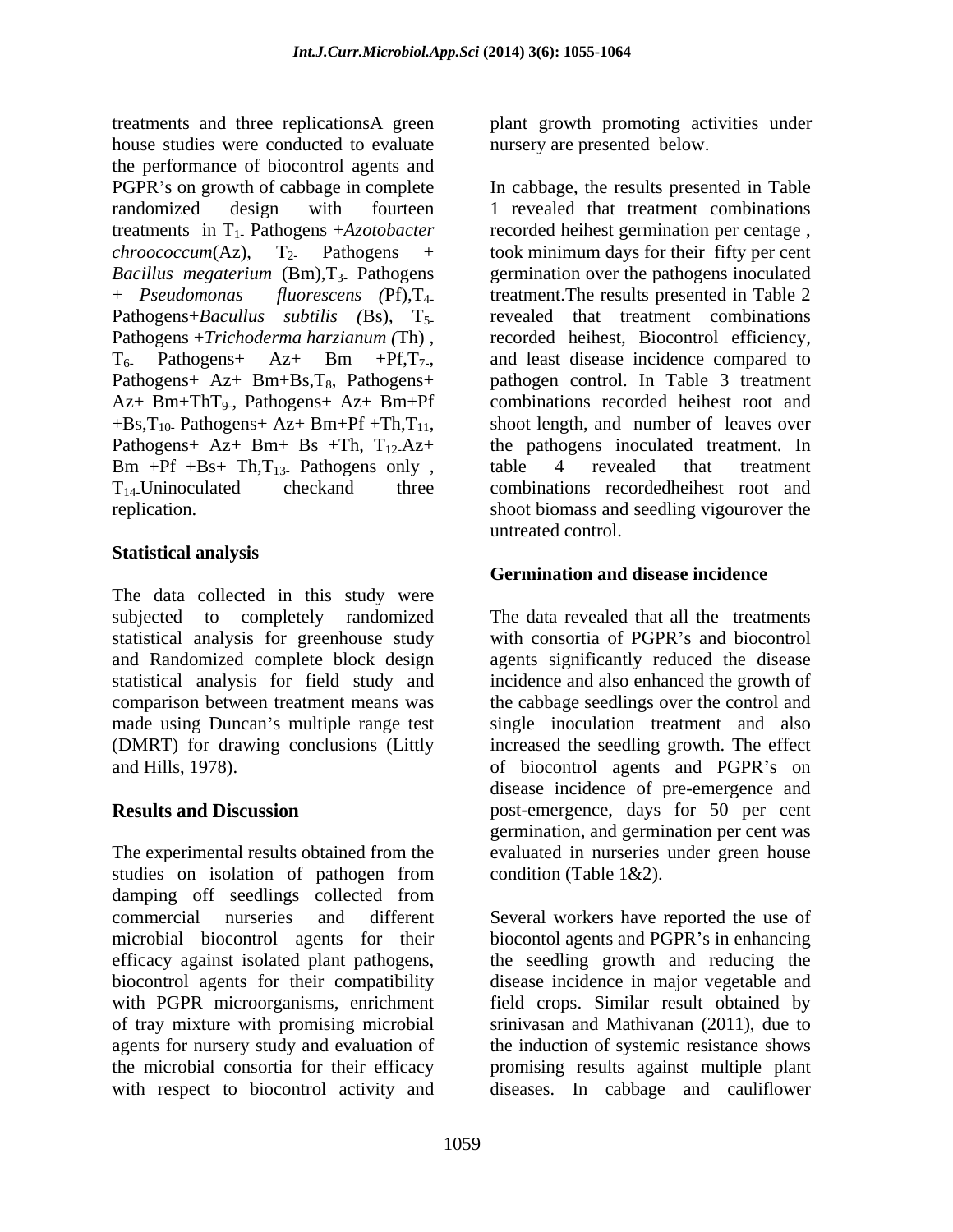and increased the germination per cent. (Thilagavathi., 2007), in tomato reported the use of a consortia of *Trichodermaviride* and *T. harzianum* and *Paecilomyceslilacinus* against damping off incidence of brinjal and Mohan (2006) who reported a decrease in the disease incidence of brinjal seedlings when treated with a consortia of biocontrol agents and

## **Root and shoot biomass**

root and shoot biomass over the control. In Pathogens+  $Az+$  Bm +Pf +Bs+ Th was consortia of antagonistic funging effective in increase the shoot and root (Paecilomyce slilacinus, Pochonia effective in increase the shoot and root (Paecilomyce slilacinus, Pochonia<br>biomass and followed by the followed by chlamydosporia and Trichoderma biomass and followed by the followed by the Pathogens+  $Az+$  Bm + Pf + Th

These results are in accordance with the *Burkholderia cepacia*, alone and in findings of Several workers reported the use of biocontol agents and PGPR's in enhancing the seedling growth and reducing the disease incidence in major promoting rhizobacteria (PGPR) colonize the rhizosphere of many plant species and confer beneficial effects, such as increased plant growth and reduced susceptibility to

seedlings treated with Pathogens + Az+ diseases caused by plant pathogenic fungi, Bm +Pf +Bs+ Th significantly reduced the bacteria, viruses. The similar result were pre-and post- emergence disease incidence obtained in the crops like green gram Similar result obtained by Manoranjitham Muthurajuet al., 2002). Such increased root *et al*. (2001), who reported the reduction in and shoot biomass production could population of *Pythiumsp* and *Fusarium*sp attributed to the good seedling growth due in the soil might be the reason for lesser to PGPR's strain compressing effective incidence of pre- and post- emergence combinations would be mutually nondisease incidence of tomato in antagonists inhibitory because of overlapping niche in applied to pots either alone or in the rhizosphere and the proven ability of combination. Karthikeyan (2001) who PGPR's strains to produce secondary (Thilagavathi., 2007), in tomato Muthuraju*et al*., 2002). Such increased root metabolites.

### **Seedling vigour**

 $\angle PGPR$ 's. The seedling vigor, root length and shoot length of cabbage (Table 3).and was maximum in the treatment Pathogens  $+ Az$  $+$  Bm  $+$  Pf  $+$  Bs  $+$  Th. which was on par with Pathogens  $+Az+ Bm + Pf + Th(Table$  $2&5$ ).

All the treatments recorded the enhanced The result obtained was on par with the both cabbage seedlings treated with (2009) who studied the studied the effect of compared to other treatments(Table 4). Thizobacteria (PGPR), namely Bacillus<br>subtilis, Paenibacillu spolymyxa and vegetable and field crops.Kloepper*et al*., growth of tomato seedlings. Chandanie*et* 2004 reported the use of plant-growth- *al.* (2009) reported the co-inoculation of result obtained by Siddiquiand Akhtar consortia of antagonistic fungi (*Paecilomyce slilacinus, Pochonia chlamydosporia and Trichoderma harzianum*) and plant growth-promoting rhizobacteria (PGPR), namely *Bacillus subtilis, Paenibacillu spolymyxa and Burkholderia cepacia*, alone and combination in glasshouse experiments on the growth of tomato and concluded that the application of antagonistic fungi and PGPR caused a significant increase in growth of tomato seedlings. Chandanie*et al*. (2009) reported the co-inoculation of *Glomous. mosseae* with *Tricoderma harzianum* synergistically enhanced plant growth of cucumber.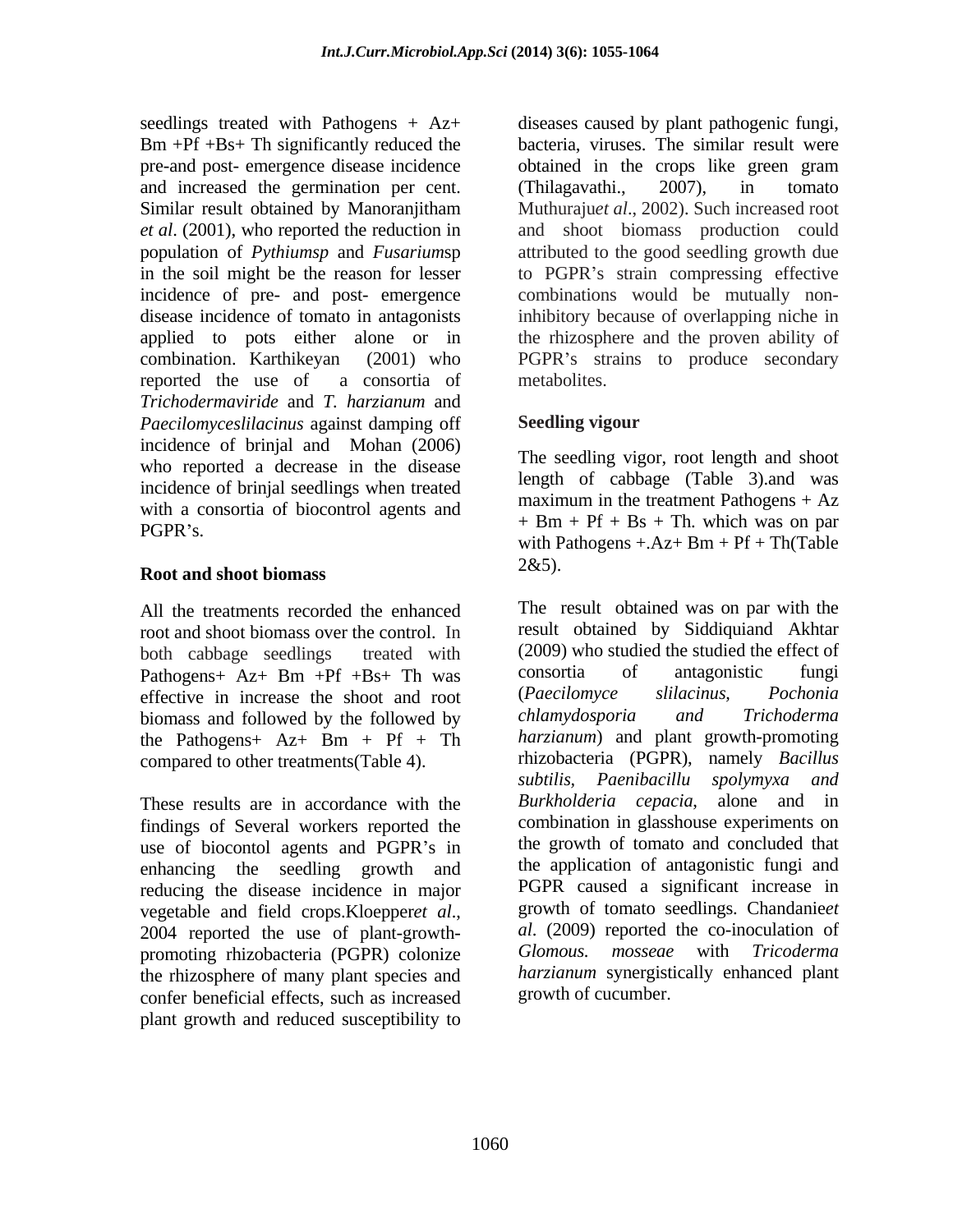| <b>Treatments</b>                                                                                                    | Germination            | Days for 50%        |
|----------------------------------------------------------------------------------------------------------------------|------------------------|---------------------|
|                                                                                                                      | percentage             | germination         |
| T1                                                                                                                   | $75.55^e$              | $12.22^{ij}$        |
| T <sub>2</sub>                                                                                                       | $77.70^e$              | $11.00^{gh}$        |
| T <sub>3</sub>                                                                                                       | $82.14^{\text{cde}}$   | $12.00^{ij}$        |
| <b>T4</b>                                                                                                            | $79.99^{\rm d}$        | $10.33^{fg}$        |
|                                                                                                                      | $82.22$ <sup>cde</sup> | 11.33 <sup>hi</sup> |
| $\frac{T5}{T6}$                                                                                                      | 84.44 <sup>cd</sup>    | 10.00 <sup>ef</sup> |
| $\sqrt{17}$                                                                                                          | $82.22$ <sup>cde</sup> | 8.66 <sup>cd</sup>  |
| T8                                                                                                                   | $86.67^{bc}$           | $8.33^{bc}$         |
|                                                                                                                      | 84.44 <sup>cd</sup>    | $7.66^b$            |
|                                                                                                                      | $91.11^b$              | $6.04^{\rm a}$      |
|                                                                                                                      | $86.66^{bc}$           | $8.00^{bc}$         |
|                                                                                                                      | $91.11^b$              | $8.33^{bc}$         |
| $\begin{tabular}{c} T9 \\ \hline T9 \\ \hline T11 \\ \hline T12 \\ \hline T13 \\ \hline T14 \\ \hline \end{tabular}$ | $63.26^{\rm f}$        | $13.00^{j}$         |
|                                                                                                                      | $95.00^{\circ}$        | $6.00^{\text{a}}$   |
| $CD (P \le 0.05\%)$                                                                                                  | 6.42                   | 0.88                |

**Table.1** Biocontrol efficiency of consortia of promising microbial agents on cabbage crop in nursery stage under greenhouse condition

**Table.2** Biocontrol efficiency of consortia of promising microbialagents on cabbage crop in nursery stage under greenhouse condition

| <b>Treatments</b>    | <b>Pre-emergence disease</b> | Post emergence<br>disease incidence | <b>Biocontrol efficiency</b><br>(per cent) |
|----------------------|------------------------------|-------------------------------------|--------------------------------------------|
|                      | incidence $(\% )$            | (%)                                 |                                            |
| T1                   | $25.01^{\rm g}$              | $24.00^{\rm i}$                     | $12.66^{\rm g}$                            |
| T <sub>2</sub>       | $22.81^t$                    | 26.19 <sup>h</sup>                  | $20.13^f$                                  |
| T <sub>3</sub>       | $18.27^{\circ}$              | $19.05^{\circ}$                     | $39.16^e$                                  |
| T <sub>4</sub>       | $20.46^{\circ}$              | $19.05^{\circ}$                     | $35.5^e$                                   |
| T <sub>5</sub>       | $18.18^{\circ}$              | $21.43^{\circ}$                     | $35.4^e$                                   |
| T <sub>6</sub>       | $15.91^{\circ}$              | 14.29 <sup>d</sup>                  | $50.57^{\rm d}$                            |
| T7                   | $18.18^{\circ}$              | $9.52^{b}$                          | $54.84^c$                                  |
| T <sub>8</sub>       | $13.63^{b}$                  | $9.52^b$                            | $62.28^{b}$                                |
| T <sub>9</sub>       | $15.91^{\circ}$              | $11.90^{\circ}$                     | $54.66^{cd}$                               |
| <b>T10</b>           | 9.09                         | $6.54^t$                            | $74.52^{\rm a}$                            |
| <b>T11</b>           | $13.64^{\rm b}$              | $9.52^b$                            | $62.24^{b}$                                |
| T <sub>12</sub>      | $9.09^b$                     | $6.14^{\circ}$                      | $75.17^{\rm a}$                            |
| T <sub>13</sub>      | $37.35^h$                    | $28.57^{\rm g}$                     | 0.00 <sup>g</sup>                          |
| T <sub>14</sub>      | $0.00^a$                     | $0.00^a$                            | $\sim$                                     |
| $CD (P \leq 0.05\%)$ | 1.49                         | 1.39                                | 4.00                                       |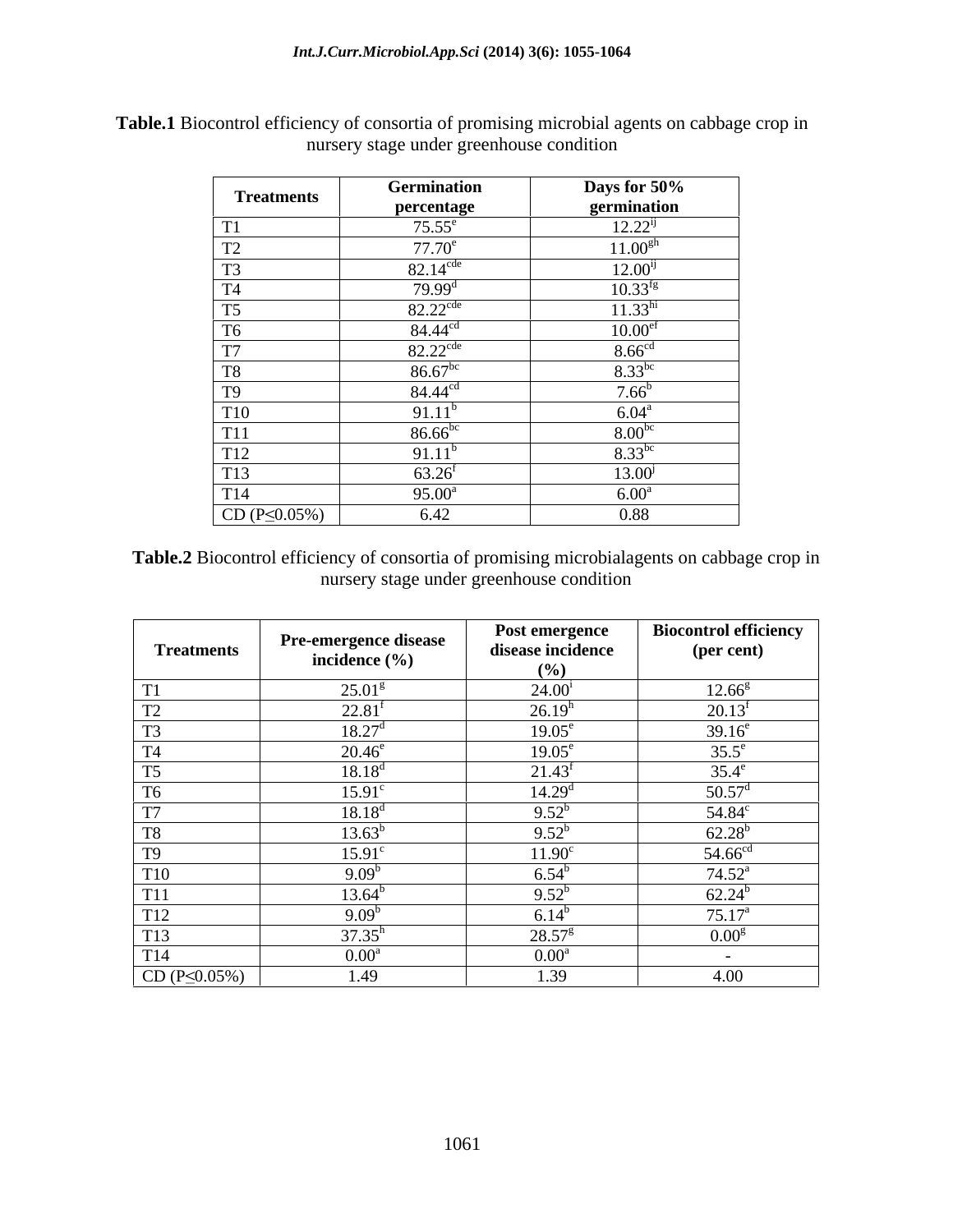| <b>Treatments</b>   | Root length (cm)                       | Shoot length (cm)           | No. of leaves        |
|---------------------|----------------------------------------|-----------------------------|----------------------|
| T1                  | $3.33^{8}$                             | 5.12                        | $2.30^{8}$           |
| T2                  | 4.43                                   | $6.26^\circ$                | $2.33^{g}$           |
| T <sub>3</sub>      | $6.93^e$                               | 8.08                        | $2.53^{\circ}$       |
| T <sub>4</sub>      | 5.67                                   | 7.86                        | $2.43^{\circ}$       |
| T <sub>5</sub>      | $7.12^{e}$                             | 9.22                        | 3.02                 |
| T <sub>6</sub>      | $7.43$ <sup>cde</sup>                  | $9.65^{\text{de}}$          | $3.98^{\text{de}}$   |
| T7                  | $7.33^{\text{de}}$                     | de<br>9.43                  | $3.76^\circ$         |
| $\rm{T}8$           | $8.65$ <sup>abc</sup>                  | bcd<br>10.12                | $4.42^{bc}$          |
| T <sub>9</sub>      | $8.52$ <sub>bcd</sub>                  | $9.75$ <sup>cde</sup>       | $4.24$ <sup>cd</sup> |
| <b>T10</b>          | $9.66^{a}$                             | ab<br>$10.59$ <sup>**</sup> | $4.57^{ab}$          |
| T <sub>11</sub>     | 9.56 <sup>ab</sup>                     | abc<br>10.40                | $4.45$ <sup>bc</sup> |
| T12                 | $9.87^{ab}$                            | $10.86$ <sup>"</sup>        | $4.82^{^{a}}$        |
| <b>T13</b>          | 1.98                                   | $2.98^{^{\circ}}$           | $\sim$ 1<br>1.00     |
| T <sub>14</sub>     | $2.14$ <sup><math>\degree</math></sup> | 4.22                        | 1.83                 |
| $CD (P \le 0.05\%)$ | 1.28                                   | 0.71                        | 0.28                 |

**Table.3** Efficacy of consortia of promising microbial agents on enhancing seedling vigour of cabbage crop in nursery

**Table.4** Efficacy of consortia of promising microbial agents on enhancing seedling vigour of cabbage crop in nursery

| <b>Treatments</b>   | Shoot dry weight (g)  | Root dry weight (g) | <b>Seeding vigour</b>   |
|---------------------|-----------------------|---------------------|-------------------------|
| T1                  | 0.015                 | 0.012               | $638.40^{\rm i}$        |
| T2                  | 0.017                 | 0.020               | $830.61^h$              |
| T <sub>3</sub>      | 0.019                 | 0.038               | $1232.92^f$             |
| <b>T4</b>           | 0.06                  | 0.027               | $1082.26^{\text{g}}$    |
| T <sub>5</sub>      | 0.121                 | 0.042               | $1343.47$ <sup>ef</sup> |
| T <sub>6</sub>      | $0.126$ <sup>cd</sup> | 0.044d              | $1442.24^e$             |
| T7                  | cd<br>0.123           | cd<br>0.046         | $1378.01^e$             |
| <b>T8</b>           | bc<br>0.130           | 0.059               | $1542.72^c$             |
| T9                  | 0.128                 | 0.048               | $1626.80^c$             |
| <b>T10</b>          | ab<br>0.136           | 0.066               | $1818.56^{ab}$          |
| <b>T11</b>          | ab<br>0.134           | 0.062               | $1754.87^b$             |
| T <sub>12</sub>     | 0.139                 | 0.069               | $1888.71^a$             |
| T <sub>13</sub>     | $0.007^{8}$           | 0.002               | $313.77^{j}$            |
| T <sub>14</sub>     | $0.012^{\circ}$       | 0.009               | $604.20^{\rm i}$        |
| $CD (P \le 0.05\%)$ | 0.008                 | 0.003               | 111.78                  |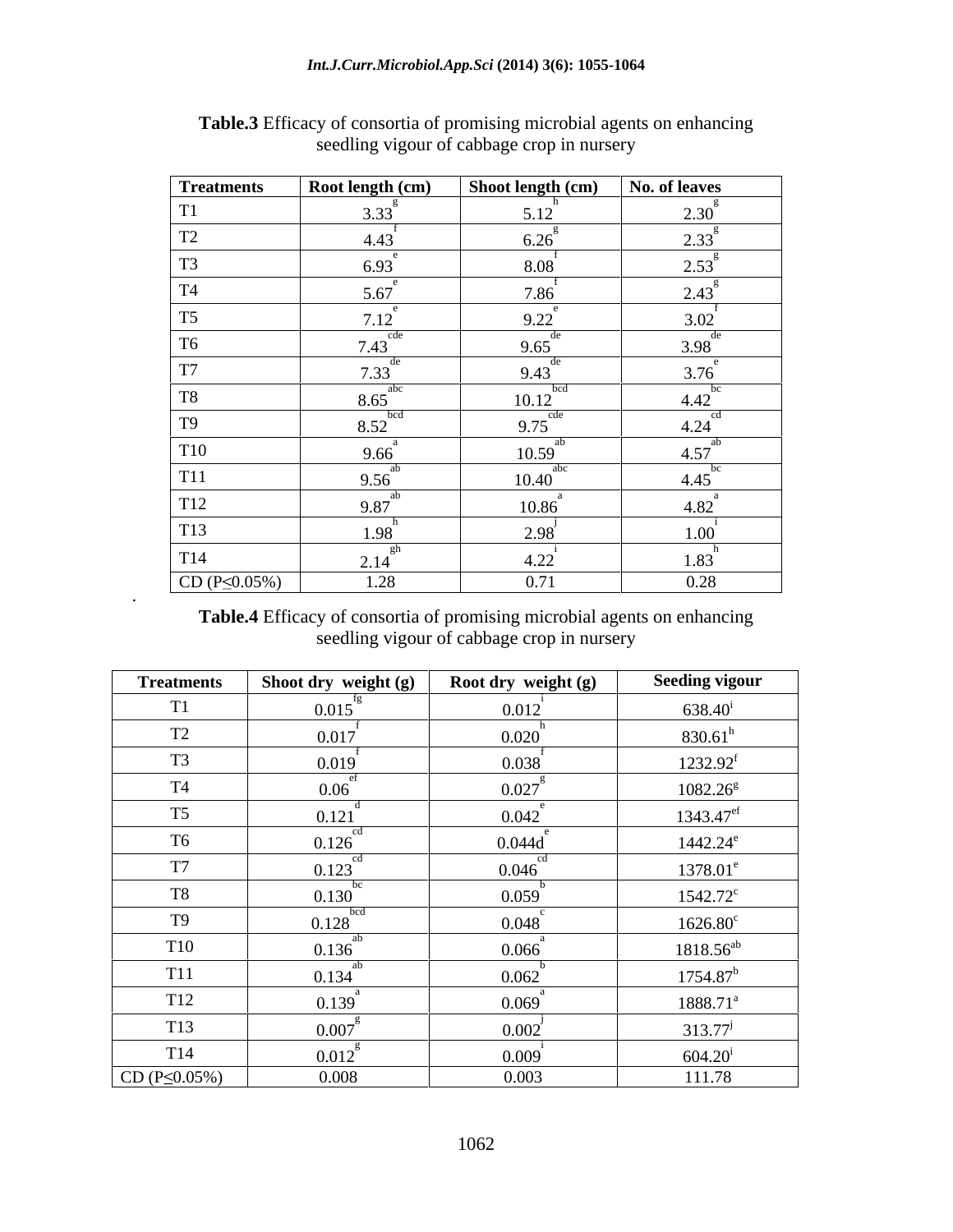- pathogens, *Ann. Rev. Phytopathol*., 25: 67-85.
- Bennett, M.A., 1997, Biological seed Littly, T.M. and Hills, F.C.,1998, germination and emergence. In.
- Chandanie,W.A., kubota, M. and *Pathol*., 30: 225-228. growth and suppressing damping-
- Georgakopoulos, D.G., Fiddaman, P., Leifert, C.and Malathrakis, N. E., cucumber andsugar beet damping-
- Kloepper, J.W., Reddy, M.S. and Kenney, D.S., 2004, Application of 350.
- Lakshmipathy, R., K. Chandrika, B. *moniliforme* infected sorghum BAGYARAJ.2002, Response of *Calamusthwaitersii* var. *Canaranus*
- **References** Baker. 1987., Evolving concepts of biological control of plant Lim, G. AND SEE, G.K., 1982, Damping-off of Brassica seedling.*Mycopathologia*.,79:133- 135.
	- treatments for improved corn Agricultural experimentation, John Wiley and Sons, INC, USA.
	- 51st Annual ASTA Corn & Sorghum Res. Conf., 51: 200-211. Rajappan, K and Amutha, G., American Seed Trade Association, 2001, Control of chilli damping-off Inc.; Washington, D.C. using bioagents. *J. Mycol. Pl.* Manoranjitham, S. K., Prakasham, V., Rajappan, K and Amutha, G.,
	- Hyakumachi, M., 2009, Mohan, S.M., 2006, Biological control Interactions between the of damping off disease of arbuscularmycorrhizal fungus solanaceous crops in commercial *Glomusmosseae* and plant growth promoting fungi and their to Univ.Agri.Sci. Bangalore. nurseries. M Sc (Agri.) Thesis, sub
	- significance for enhancing plant Muthuraju, R., Boby, V. U., Suvarna, V. off of cucumber (*Cucumissativus* L.). *Appl.Soil. Ecol*., 41: 336-341. 2002, Biological control of and yield of tomato. *J. Soil Biol.* C., and Jayasheela, N., 2002, Interactive effects of *Glomusmosseae*, *Pseudomonas fluorescens* and *Azospirillumbrasilense* on growth *Ecol*., 22: 8-15.
	- off caused by *Pythiumultimum*with Ponmurugan, P. and Gopi, C., 2006, In bacterial and fungal antagonists. *J*.  $\qquad \qquad \text{vitro} \qquad \text{production} \qquad \text{of} \qquad \text{growth}$ *of Applied Microbiol.,*92(6): 1078 regulators and phosphatase activity 1086. by phosphate solubilizing bacteria. vitro production of growth *African J. Biotechnol*., 5 (4): 348- 350.
	- rhizobacteria in transplant Raju. N. S., Niranjana. S. R., production and yield enhancement. Janardhana. G. R., Prakash. H. S., In: XXVI International Shetty H. S. and Mathur S.B., Horticultural Congress, ISHS, *Acta*  1999, Improvement of seed quality *Horticulture*, 631: 462 **and field emergence of** *Fusarium* Gowda, A.N. Balakrishna and D.J. seeds using biological agents. *J.*  Raju. N. S., Niranjana. S. R., and field emergence of *Fusarium moniliforme* infected sorghum *Sci. Food. Agric.*, 79: 206.212.
	- to inocultation with 2004, Fungal and bacterial *Glomusmosseae, Bacillus* antagonists for the management of *coagulans* and damping off and wilt in brinjal. *Trichodermaharzianum*.*J. Soil Indian .J. Pl. Prot*., 32: 80-84. Ramesh, R. and Korikanthimath, V.S., 2004, Fungal and bacterial

*Biol. Ecol*., 22: 16-21 (2002). Rini, C.R. and Sulochana, K.K., 2007,